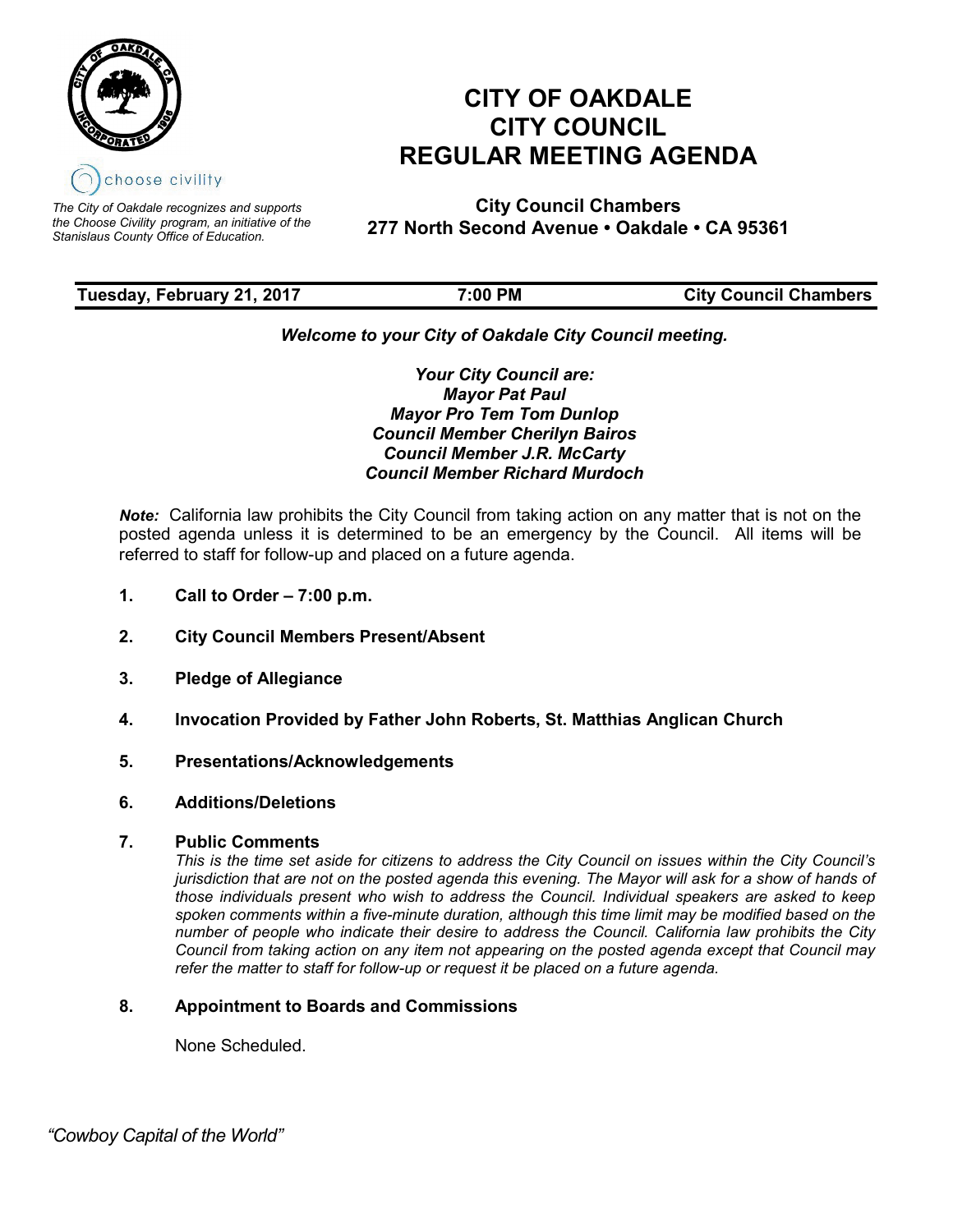

#### **Next City Council Resolution: 2017-013 Next Ordinance: 1247**

# **9. City Council Consent Agenda**

The consent agenda is comprised of Items 9.1 through 9.8. Unless there is discussion by a member of the audience/Council they may be approved in one motion.

- 9.1: Approve the Regular City Council Meeting Minutes of February 6, 2017.
- 9.2: Receive and File the Warrant List for the period of February 1, 2017 to February 13, 2017.
- 9.3: Waive Readings of Ordinances/Resolutions except by Title.
- 9.4: Second Reading of Ordinance and Adoption of Ordinance 1246 (Code Text Amendment 2016-1), an Ordinance of the City of Oakdale, California Adding Sub-Section 36-25.11 Off-Street Parking – Shared Parking between Occupancies/Uses to Section 36-25 Off-Street Parking and Loading Requirements of the Oakdale Municipal Code.
- 9.5: Adopt Resolution 2017-<sub>.</sub>, a Resolution of the City Council of the City of Oakdale Declaring Property Surplus and Authorizing Staff to Dispose of Surplus Property by Public Auction, Sale or other Method.
- 9.6: Adopt Resolution 2017-<sub>1, a</sub> Resolution of the City Council of the City of Oakdale Awarding a Contract to Applegate and Teeples Drilling Company to Install a Storm Water Dry Well in the Public Alley West of Bryan Avenue Immediately South of Randy Plaza for \$14,500 funded from Fund 621 Sewer Capital Replacement (CP 1615 Dry Well Rehab).
- 9.7: By Minute Order Reject Claim for Damages Submitted by Victor Mello.
- 9.8: Adopt Resolution 2017-, a Resolution of the City Council of the City of Oakdale Authorizing the City Manager to Appoint Individuals Serving as a Police Officer I to the Police Officer II Position once they have met the Minimum Requirements of the Police Officer II Position.

#### **10. Public Hearings**

10.1: Consider Introducing and Waiving the First Reading of Ordinance 1247, an Ordinance of the City of Oakdale, California Amending Oakdale Municipal Code Chapter 28: Sewers and Sewage Disposal, by Replacing Section 28-17 (Charges Established); Deleting Sections 28-28.1 through 28-28.3 and Replacing with New Sections 28-28.1 (Sewer Rates And Charges) and 28-28.2 (Sewer Connection Charges); and Amending Chapter 35: Water, by Replacing Section 35-35 (Charges Established). *Notice of Public Hearing published in the Oakdale Leader February 1, 2017.*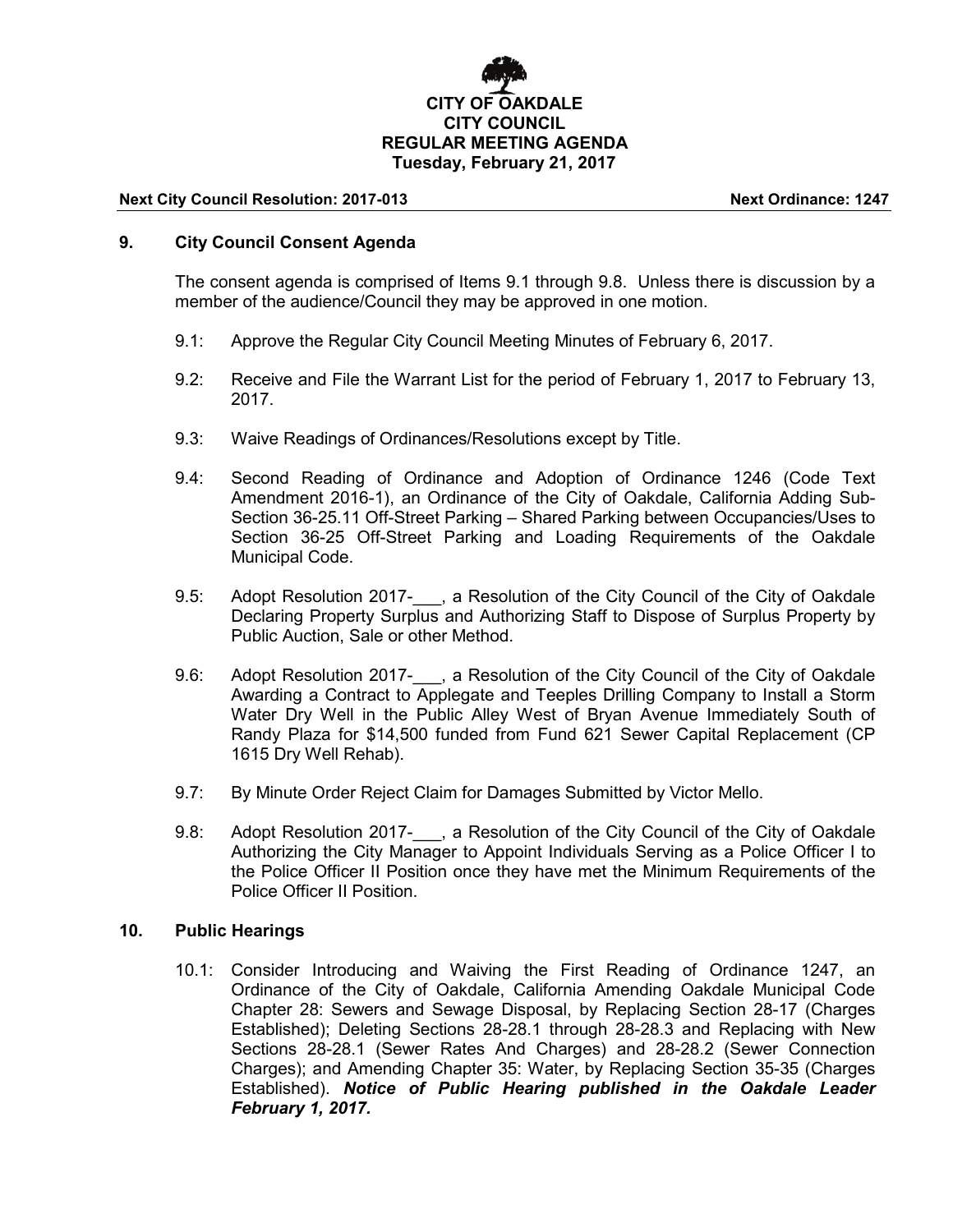

#### **Next City Council Resolution: 2017-013 Next Ordinance: 1247**

Recommended Action: Introduce and Waive the First Reading of Ordinance 1247, an Ordinance of the City of Oakdale, California Amending Oakdale Municipal Code Chapter 28: Sewers and Sewage Disposal, by Replacing Section 28-17 (Charges Established); Deleting Sections 28-28.1 through 28-28.3 and Replacing with New Sections 28-28.1 (Sewer Rates And Charges) and 28-28.2 (Sewer Connection Charges); and Amending Chapter 35: Water, by Replacing Section 35-35 (Charges Established).

#### **11. Staff Reports**

11.1: Consider a Resolution of the City of Oakdale City Council approving the Fiscal Year (FY) 2016-2017 Mid-Year Budget.

Recommended Action: Adopt City of Oakdale City Council Resolution 2017-, a Resolution of the City of Oakdale City Council approving the Fiscal Year (FY) 2016- 2017 Mid-Year Budget.

11.2: Consider Accepting by Minute Order the Fiscal Year 2015/2016 Audited Financial **Statements** 

Recommended Action: Accept by Minute Order, the Fiscal Year 2015/2016 Audited Financial Statements.

11.3: Consider a Resolution of the City of Oakdale City Council to Authorize Awarding a Contract to Rolfe Construction for the East C Street Waterline – Phase 2 Project in the amount of \$532,514.00 to be funded from 624 Water Capital Replacement (CP1604) Fund.

 Recommended Action: Adopt Resolution 2017-\_\_\_, a Resolution of the City of Oakdale City Council to Authorize Awarding a Contract to Rolfe Construction for the for the East C Street Waterline – Phase 2 Project in the amount of \$532,514.00 to be funded from 624 Water Capital Replacement (CP1604) Fund.

11.4: Consider a Resolution of the City of Oakdale City Council to Authorize Awarding a Contract for the Waste Water Treatment Plant (WWTP) Northeast Drying Bed Rehabilitation Project to George Reed, Inc. in the amount of \$151,813.00 to be funded from Sewer Capital Replacement Fund 621 (CP1524).

Recommended Action: Adopt Resolution 2017- , a Resolution of the City of Oakdale City Council to Authorize Awarding a Contract for the Waste Water Treatment Plant (WWTP) Northeast Drying Bed Rehabilitation Project to George Reed, Inc. in the amount of \$151,813.00 to be funded from Sewer Capital Replacement Fund 621 (CP1524).